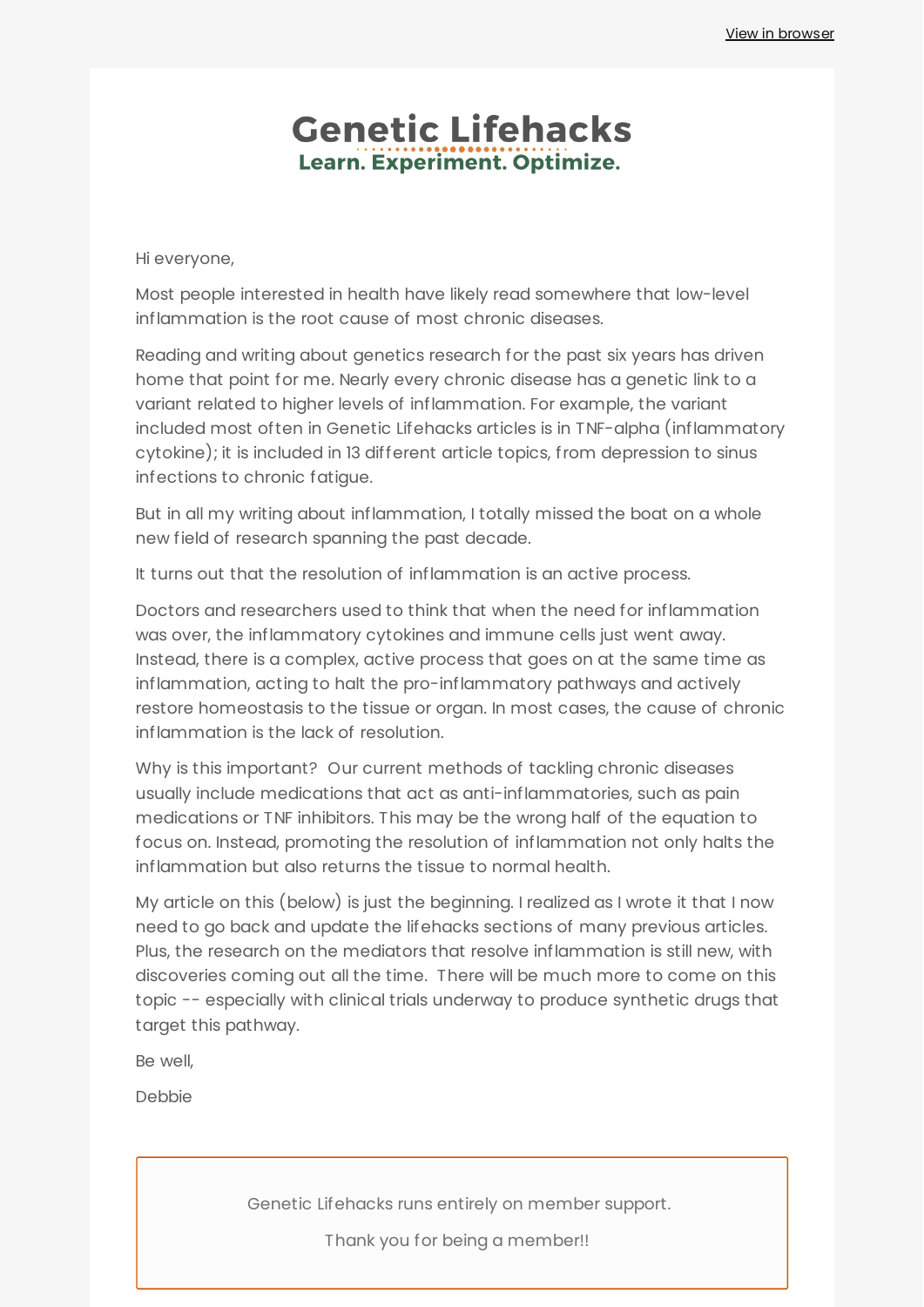

Deep dive into new research

# **Specialized Pro-resolving Mediators: Getting Rid of Chronic [Inflammation](https://www.geneticlifehacks.com/specialized-pro-resolving-mediators-getting-rid-of-chronic-inflammation/)**

In the US, 60% of adults are diagnosed with a chronic disease, and 40% have two or more conditions.[[ref\]](https://www.cdc.gov/chronicdisease/resources/infographic/chronic-diseases.htm) Let that sink in for a second. For all of our advances in medicine, technology, and modern advantages, overall as a population, we really aren't healthy.

What if I told you that most modern medicine has it all wrong when it comes to chronic disease? Some of you are likely nodding in agreement, and others are raising a skeptical eyebrow right now.

Recent research has created a paradigm shift in understanding the root cause of most chronic diseases. And mainstream medicine hasn't made the shift – yet.

This article applies to almost everyone with a chronic disease: heart disease, diabetes, gum disease, neurodegeneration, neuropathy, arthritis, chronic pancreatitis, etc. Healthy and young? This article holds the keys to staying that way.

*Content warning:* This turned out to be really long article. I think it is an important topic and encourage you to keep reading to the end.